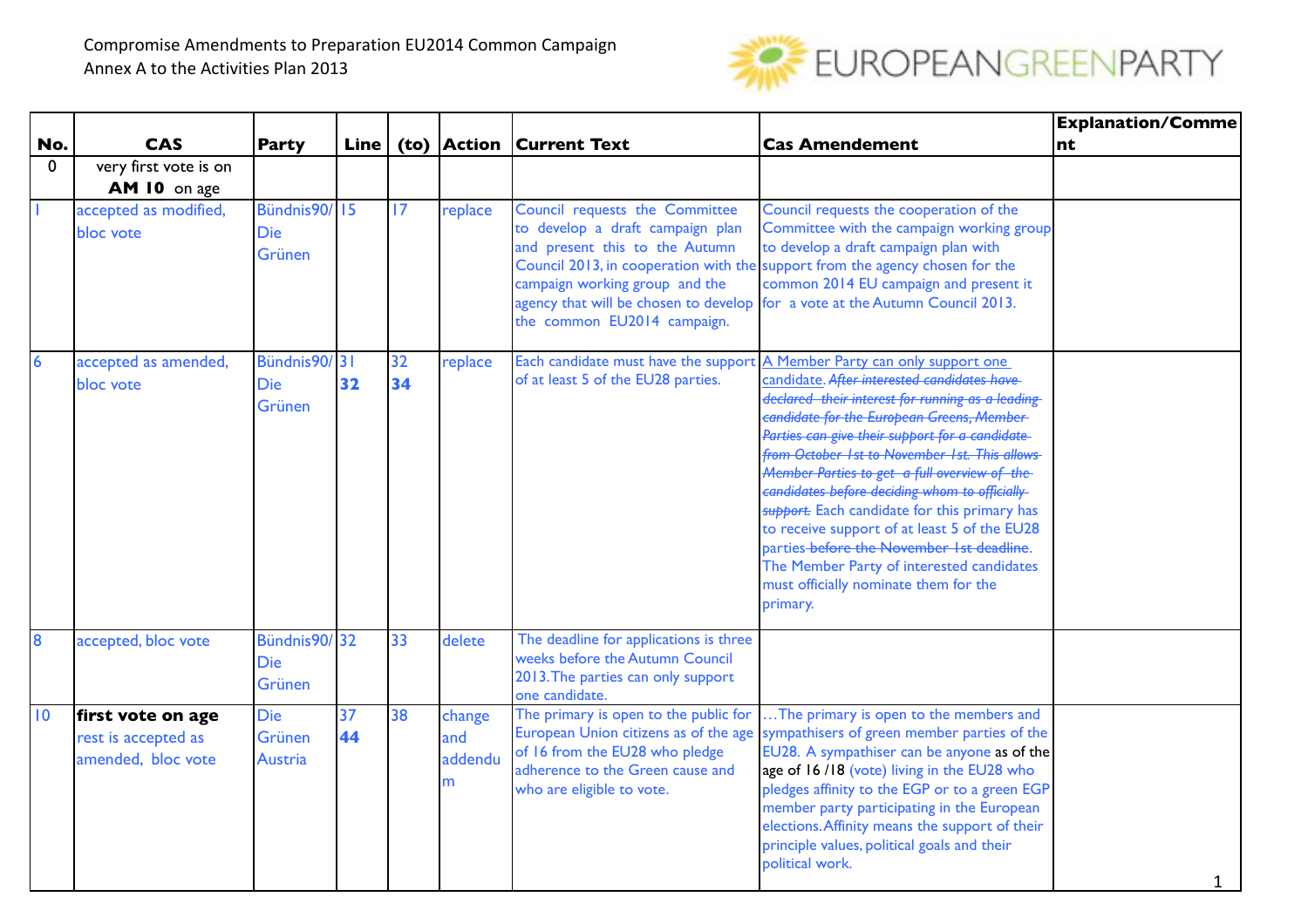

| 12             | integrated in AM 10, no<br>vote                                                                                                                                                                                                                                                                                                                                 | GroenLink 38                           |    | 39 | replace                       | who pledge adherence to the Green<br>cause and who are eligible to vote.                                                                                                                                                               | who pledge affinity with the Green parties<br>participating in the European elections.                                                                                                                                                                                       |                                                                                                                                                                                                                                                                                                                                                                          |
|----------------|-----------------------------------------------------------------------------------------------------------------------------------------------------------------------------------------------------------------------------------------------------------------------------------------------------------------------------------------------------------------|----------------------------------------|----|----|-------------------------------|----------------------------------------------------------------------------------------------------------------------------------------------------------------------------------------------------------------------------------------|------------------------------------------------------------------------------------------------------------------------------------------------------------------------------------------------------------------------------------------------------------------------------|--------------------------------------------------------------------------------------------------------------------------------------------------------------------------------------------------------------------------------------------------------------------------------------------------------------------------------------------------------------------------|
| 13             | accepted as amended,<br>bloc vote                                                                                                                                                                                                                                                                                                                               | Bündnis90/47<br><b>Die</b><br>Grünen   | 52 |    | add                           |                                                                                                                                                                                                                                        | The Autumn Council 2013 has to officially<br>decide upon the start of the primary.                                                                                                                                                                                           |                                                                                                                                                                                                                                                                                                                                                                          |
| 4              | accepted, bloc vote                                                                                                                                                                                                                                                                                                                                             | GroenLink 48                           | 55 | 50 | replace                       | in 2014 two one day Green electoral<br>Congresses in the run up for the<br>campaign, the first to adopt the<br>manifesto and present the leading<br>'hot' phase of the common campaign<br>in one of the leading capitals of<br>Europe. | in 2014 one Green electoral Congress in the<br>run up for the campaign, during which the<br>Common Manifesto is adopted, the leading<br>candidate is presented and during which the<br>candidate and the second to open the 'hot phase' of the common campaign is<br>opened. | Two one day congresses are an<br>inefficient use of money and<br>time, not to mention the cost<br>of double traveling. Moreover, it<br>can be expected that the<br>presentation of the leading<br>candidate draws by far the<br>most media attention, so that is<br>an excellent (and the most<br>viable) way of drawing media<br>attention to our hot phase as<br>well. |
| 2              | vote (if accepted, adapt<br>further text accordingly -<br>including in particular lines<br>35 and 36. In that case<br>Committee proposes the<br>following reformulation for<br>lines 35 and 36: "we will<br>also express clearly that we<br>would propose one of<br>them as candidate for the<br><b>EU Commission Presidency</b><br>should the occasion arise." | déi gréng<br>$ $ Luxembou $ 22 $<br>rg | 2  | 21 | replace                       | like the election of a leading<br>candidate,                                                                                                                                                                                           | like the election of two leading<br>candidates                                                                                                                                                                                                                               | for gender balance                                                                                                                                                                                                                                                                                                                                                       |
| $\overline{3}$ | withdrawn                                                                                                                                                                                                                                                                                                                                                       | <b>Die</b><br>Grünen<br>Austria        | 24 |    | change<br>and<br>addendu<br>m | Council requests the Committee to<br>prepare the organisation of the<br>election of one leading Green                                                                                                                                  | Council requests the Committee to prepare<br>the organisation of the election of two<br>leading Green candidates, at least<br>one woman, by means of an open online<br>primary and by a process that provides equal<br>promotion and equal representation from<br>the EGP."  | Clearly against candidate for<br><b>Commission President, because</b><br>it is not realistic at all; clearly in<br>favor of two top candidates -<br>better distribution of work,<br>especially if they have to wage<br>their own election campaigns in<br>their homecountries as well.                                                                                   |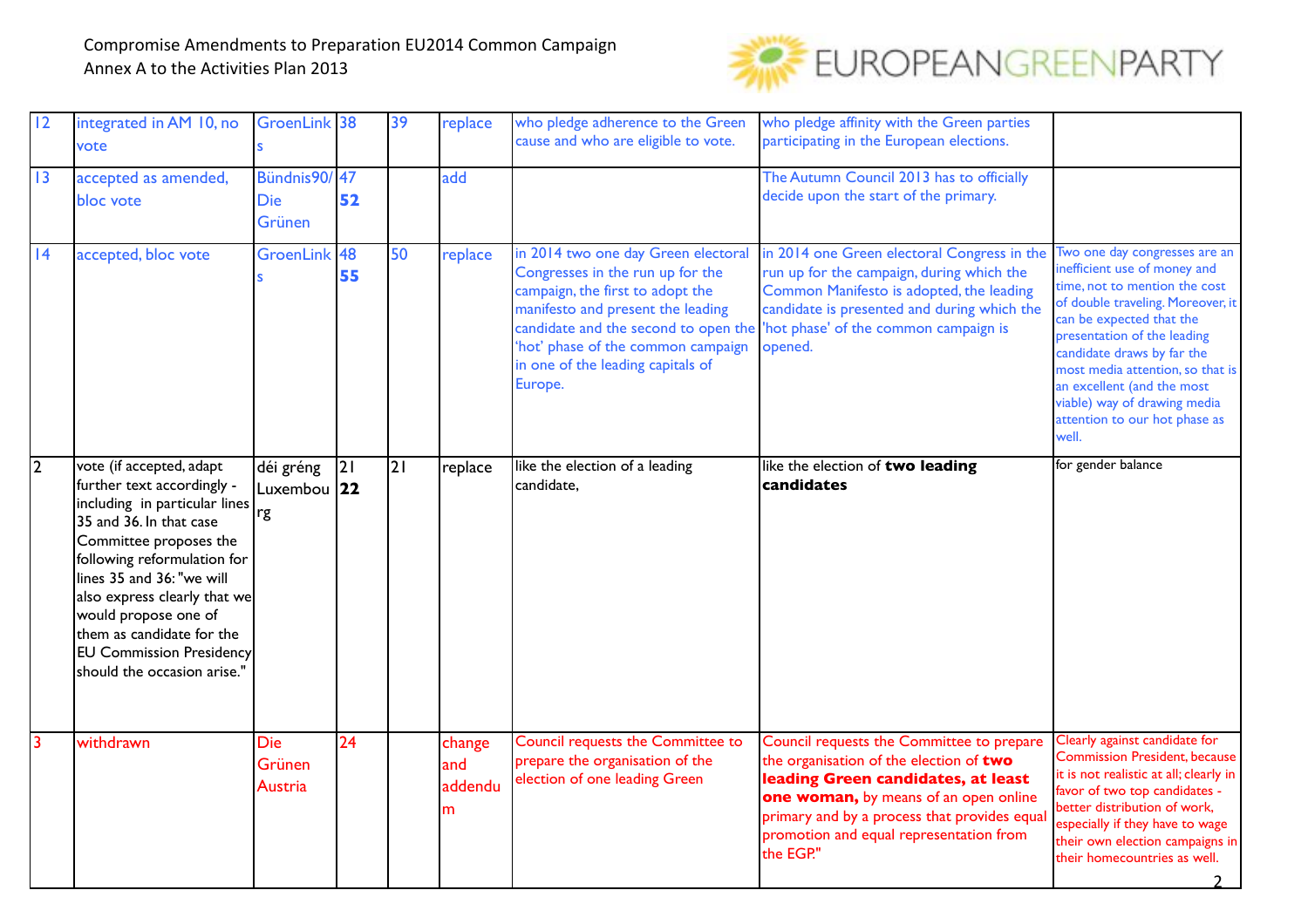

| lvote     | déi gréng       | 24              | 147 | delete  | Council requests the Committee to prepare the organisation of the election of one                                                                                            | Isee the detailed letter from déi |
|-----------|-----------------|-----------------|-----|---------|------------------------------------------------------------------------------------------------------------------------------------------------------------------------------|-----------------------------------|
|           | Luxembou 25     |                 |     |         | leading Green candidate by means of an open online primary and by a process that                                                                                             | gréng Party board to              |
|           |                 |                 |     |         | provides equal promotion and equal representation from the EGP. Candidates will                                                                                              | <b>Committee and Council</b>      |
|           | rg              |                 |     |         | be invited by the EGP to present themselves as of September 2013. Candidates                                                                                                 | Delegates (annex)                 |
|           |                 |                 |     |         | must be eligible for election to the European Parliament. The candidates must                                                                                                |                                   |
|           |                 |                 |     |         | present themselves for the European list on one of the lists (including alliances) of                                                                                        |                                   |
|           |                 |                 |     |         | the Member Parties. They must present their political agenda in maximum two                                                                                                  |                                   |
|           |                 |                 |     |         | pages, be prepared to travel across the EU, to represent the Greens in the leading                                                                                           |                                   |
|           |                 |                 |     |         | transnational debates with the other political families and to campaign                                                                                                      |                                   |
|           |                 |                 |     |         | $ $ transnationally to support member parties campaign activities. Each candidate must                                                                                       |                                   |
|           |                 |                 |     |         | have the support of at least 5 of the EU282 parties. The deadline for applications is                                                                                        |                                   |
|           |                 |                 |     |         | three weeks before the Autumn Council 2013. The parties can only support one                                                                                                 |                                   |
|           |                 |                 |     |         | candidate. We consider the one leading EGP candidate to be the heart and the face                                                                                            |                                   |
|           |                 |                 |     |         | of our campaign and the representative of our political family throughout the                                                                                                |                                   |
|           |                 |                 |     |         | campaign. We will also express clearly that the Green leading candidate would be                                                                                             |                                   |
|           |                 |                 |     |         | our choice for the EU Commission President, should the opportunity arise.                                                                                                    |                                   |
|           |                 |                 |     |         | Council instructs the Committee to further develop the process for the primary.                                                                                              |                                   |
|           |                 |                 |     |         | The primary is open to the public for European Union citizens as of the age of 16                                                                                            |                                   |
|           |                 |                 |     |         | from the EU28 who pledge adherence to the Green cause and who are eligible to                                                                                                |                                   |
|           |                 |                 |     |         | vote. The Committee has to organise this process guaranteeing the credibility and                                                                                            |                                   |
|           |                 |                 |     |         | safety of the system used, the accountability and transparency of the system and the                                                                                         |                                   |
|           |                 |                 |     |         | process, and anonymity for the voter.                                                                                                                                        |                                   |
|           | Bündnis90/Di 26 |                 | 27  |         |                                                                                                                                                                              |                                   |
| withdrawn | e Grünen        | $\overline{27}$ |     | replace | Interested Candidates will be invited by the EGP<br>Candidates will be invited by the EGP to<br>present themselves as of September 2013. to present themselves no later than |                                   |
|           |                 |                 |     |         | September 15th 2013.                                                                                                                                                         |                                   |
|           |                 |                 |     |         |                                                                                                                                                                              |                                   |